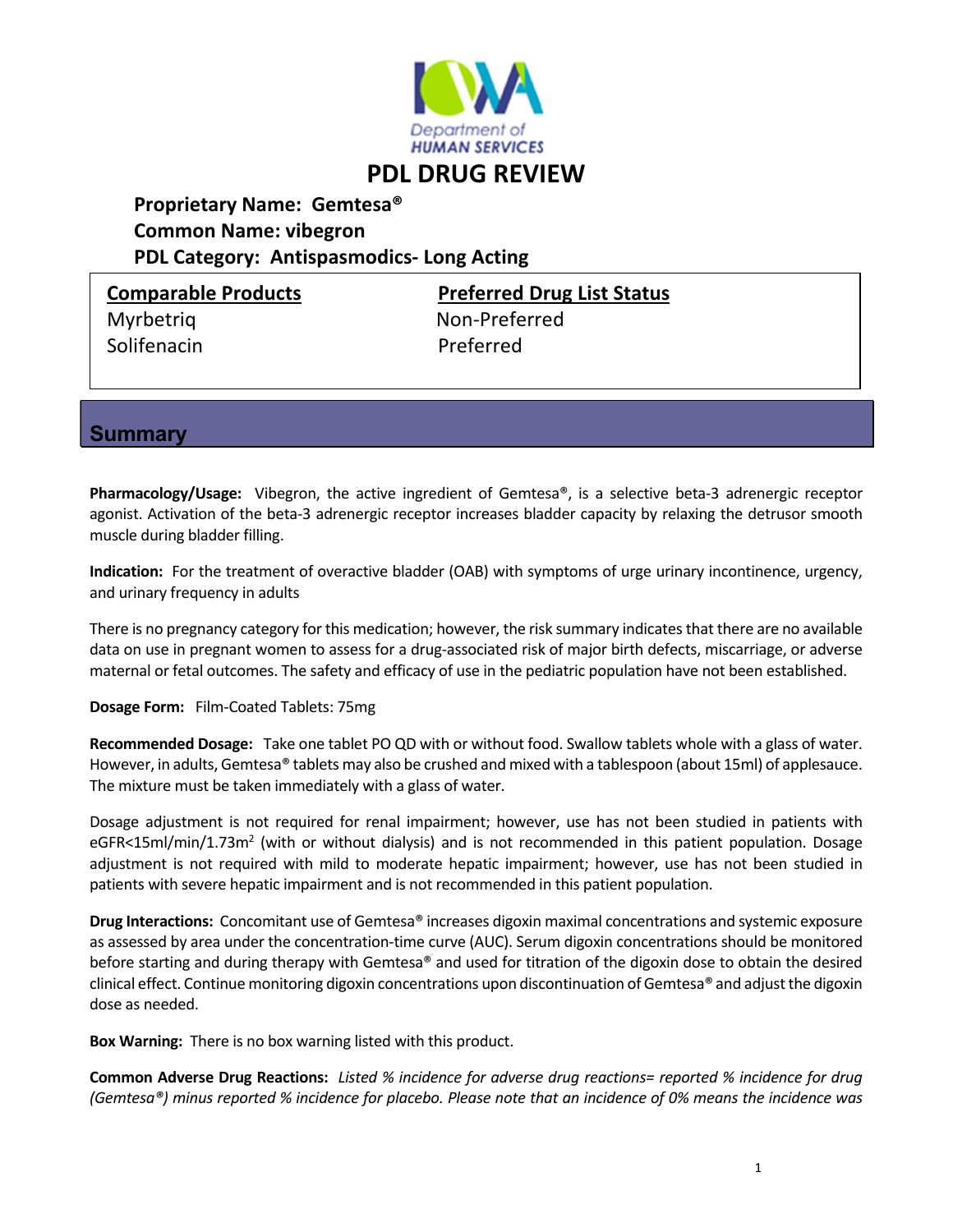*the same as or less than placebo.* The most frequently reported adverse event included headache (1.6%), nasopharyngitis (1.1%), diarrhea (1.1%), nausea (1.1%), and upper respiratory tract infection (1.3%).

Urinary retention has been reported in patients taking Gemtesa®. The risk of urinary retention may be increased in patients with bladder outlet obstruction and also in patients taking muscarinic antagonist medications for the treatment of OAB. Monitor patients for signs and symptoms of urinary retention, especially in patients with bladder outlet obstruction and patients taking muscarinic antagonist medications for the treatment of OAB. Discontinue Gemtesa® in patients who develop urinary retention.

**Contraindications:**  With known hypersensitivity to vibegron or any of the components of the product.

## **Manufacturer:** Urovant Sciences, Inc

**Analysis:** The safety and efficacy of Gemtesa® were assessed in a 12‐week double‐blind, randomized, placebo‐ controlled and active‐controlled study that included patients with OAB (N=1,515). Patients were randomized to receive either Gemtesa® 75mg, placebo, or active control PO once daily for 12 weeks. For study entry, patients had to have symptoms of OAB for at least 3 months with an average of 8 or more micturitions per day and at least 1 urge urinary incontinence (UUI) per day, or an average of 8 or more micturitions per day and an average of at least 3 urgency episodes per day. UUI was defined as a leakage of urine of any amount because the patient felt an urge or need to urinate immediately.

This study population included OAB medication‐naïve patients as well as patients who had received prior therapy with OAB medications. Most patients in the study were Caucasians (78%) and female (85%) and had a mean age of 60 years (range 18 to 93 years).

The co-primary endpoints were the change from baseline in average daily number of micturitions and average daily number of UUI episodes at week 12. Additional endpoints included change from baseline in average daily number of 'need to urinate immediately' (urgency) episodes and average volume voided per micturition. Please note that data regarding the active control was not noted in the prescribing information. Results can be seen in the table below, which was adapted from the prescribing information.

| Parameter                                                                | Gemtesa <sup>®</sup> 75mg | Placebo     |  |
|--------------------------------------------------------------------------|---------------------------|-------------|--|
| Average daily number of micturitions                                     |                           |             |  |
| Baseline mean (n)                                                        | 11.3 (526)                | 11.8 (520)  |  |
| Change from baseline (n)                                                 | $-1.8(492)$               | $-1.3(475)$ |  |
| Difference from placebo; p-value                                         | $-0.5$ ; p<0.001          |             |  |
| Average daily number of UUI episodes                                     |                           |             |  |
| Baseline mean (n)                                                        | 3.4(403)                  | 3.5(405)    |  |
| Change from baseline (n)                                                 | $-2.0(383)$               | $-1.4(372)$ |  |
| Difference from placebo; p-value                                         | $-0.6$ ; $p<0.0001$       |             |  |
| Average daily number of 'need to urinate immediately' (urgency) episodes |                           |             |  |
| Baseline mean (n)                                                        | 8.1(526)                  | 8.1(520)    |  |
| Change from baseline (n)                                                 | $-2.7(492)$               | $-2.0(475)$ |  |